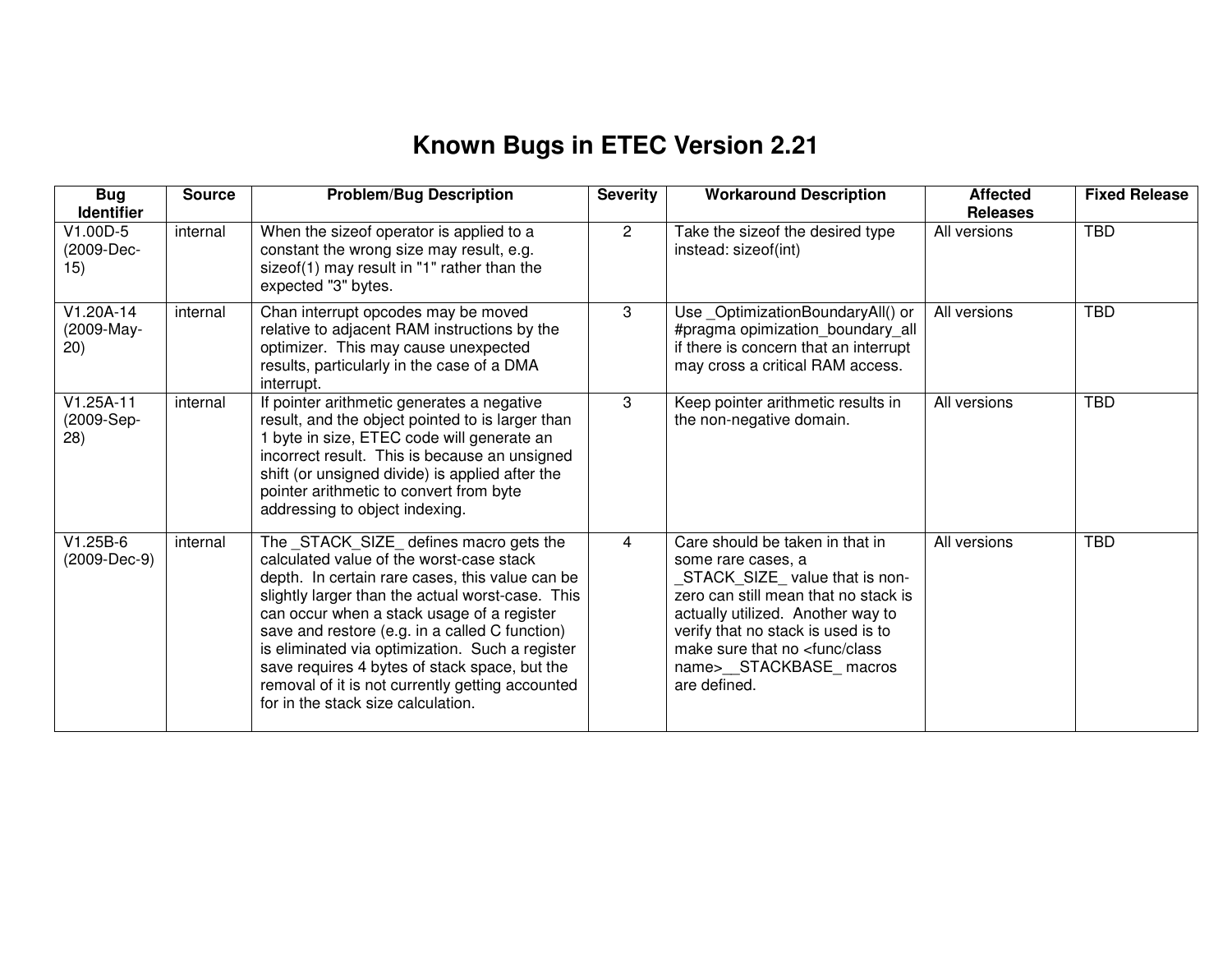| $V1.25B-7$<br>(2009-Dec-<br>11) | internal &<br>customer | The optimizer/analyzer does not yet support<br>reentrant functions, whether they be callable<br>C functions or ETEC code fragments.<br>Reentrance is supposed to be detected and<br>cause an error, but in some cases this<br>detection failed, allowing for optimization to<br>continue. Sometimes the result could be a<br>linker crash, or sometimes invalid code<br>generation, or in some cases working code<br>resulted.          | 3              | Avoid writing reentrant functions<br>until the ETEC optimizer/analyzer<br>fully supports them.                                                                                                                 | All versions    | V1.25C<br>(reentrance)<br>detection),<br>TBD (support<br>reentrance) |
|---------------------------------|------------------------|-----------------------------------------------------------------------------------------------------------------------------------------------------------------------------------------------------------------------------------------------------------------------------------------------------------------------------------------------------------------------------------------------------------------------------------------|----------------|----------------------------------------------------------------------------------------------------------------------------------------------------------------------------------------------------------------|-----------------|----------------------------------------------------------------------|
| $V2.21A-1$<br>(2013-Oct-<br>15) | customer               | Several temporary files are generated during<br>the compilation of a translation unit. Currently<br>these are being generated in the source<br>directory, but they should be generated in the<br>output directory instead (most of the time the<br>source and output directory are the same).<br>The current behavior causes problems when<br>the source directory is read-only.                                                        | 4              | Copy the source files to a writeable<br>directory before compiling.                                                                                                                                            | All versions    | V2.22A                                                               |
| V2.21A-2<br>(2013-Feb-<br>(28)  | customer               | The compiler optimizer has a 'Register<br>Tracking' bug in which the optimizer fails to<br>invalidate the ertA and ertB register on a chan<br>register write even though a chan register<br>write causes both registers to be overwritten<br>with the values in the captureA and captureB<br>registers of the new channel. This can result<br>in an incorrect ertA or ertB value being used in<br>an expression after a channel change. | $\overline{2}$ | Placing an optimization boundary<br>just before or after the problem<br>channel change stops the failure<br>from occurring. For example:<br>#pragma<br>optimization_boundary_all;<br>SwitchToChannel(newChan); | V2.00A - V2.21A | V2.22A                                                               |

Bug Severity Level Descriptions:

1 – Problem causes complete work stoppage. No work-around is possible. The problem is likely to be hit by most users. This level of bug will typically trigger a new release or patch in a short time frame.

2 – A difficult problem to track down, such as incorrectly generated code. Typically there is a work-around available for this kind of bug.

3 – A bug that is easy to spot, and/or generally has a straight-forward work-around, or has minimal impact.